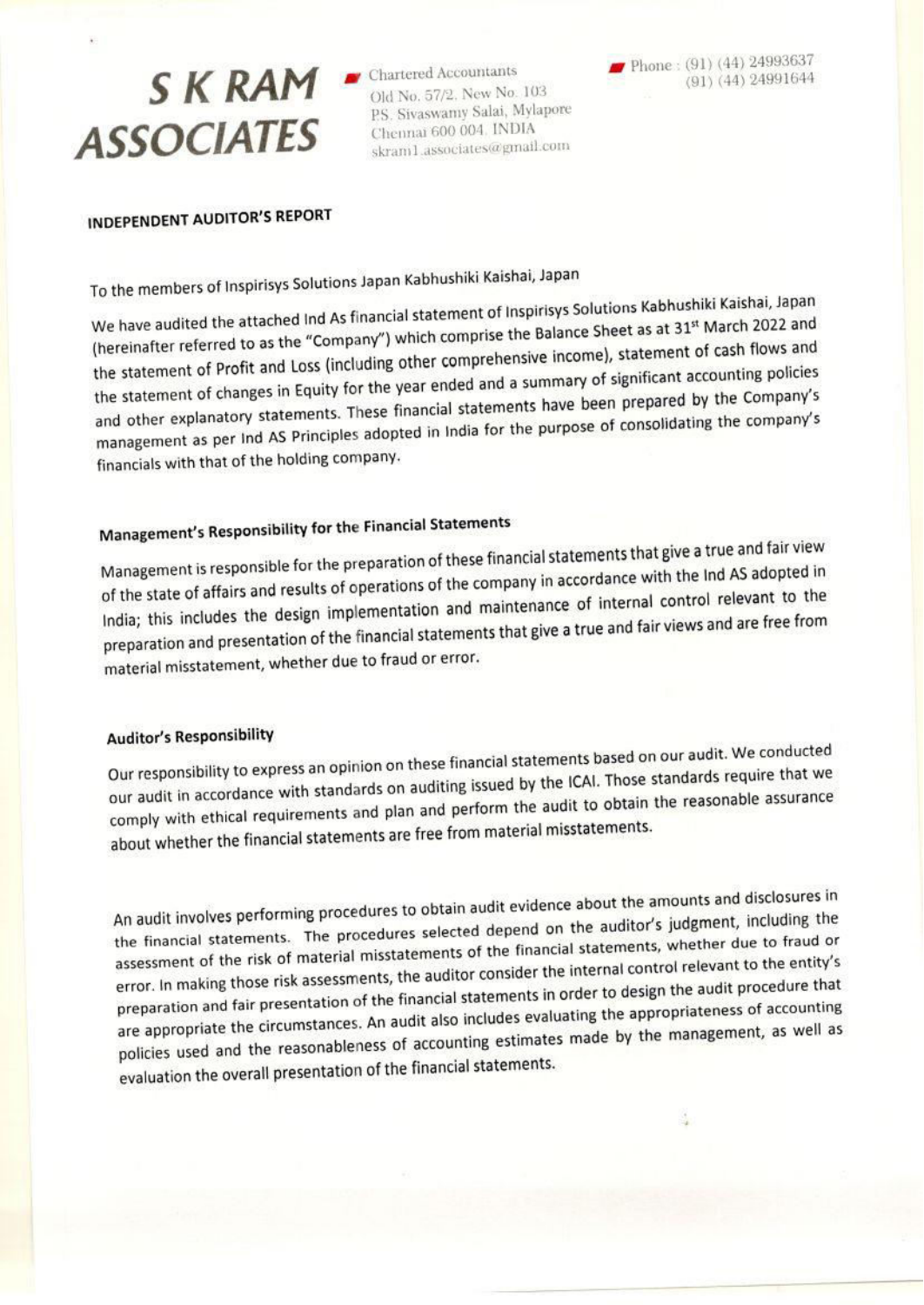We believe that the audit evidence we have obtained is sufficient and appropriate to provide a basis for our audit opinion.

#### Opinion

In our opinion and to the best of our information and according to the explanation given to us, the financial statements give a true and fair view of the state of affairs of the company as at 31st March 2022, and of its results of operations for the year then ended in accordance with Generally Accepted Accounting Principles adopted in India.

For S K Ram Associates **Chartered Accountants** ICAI Firm Registration Number: 2842S

 $1 - 1 - 1$ 

 $Sd$ /-

R. Balaji Membership Number: 202916 UDIN: 22202916AINNKU4333 Place of Signature: Chennai Date: 6th May 2022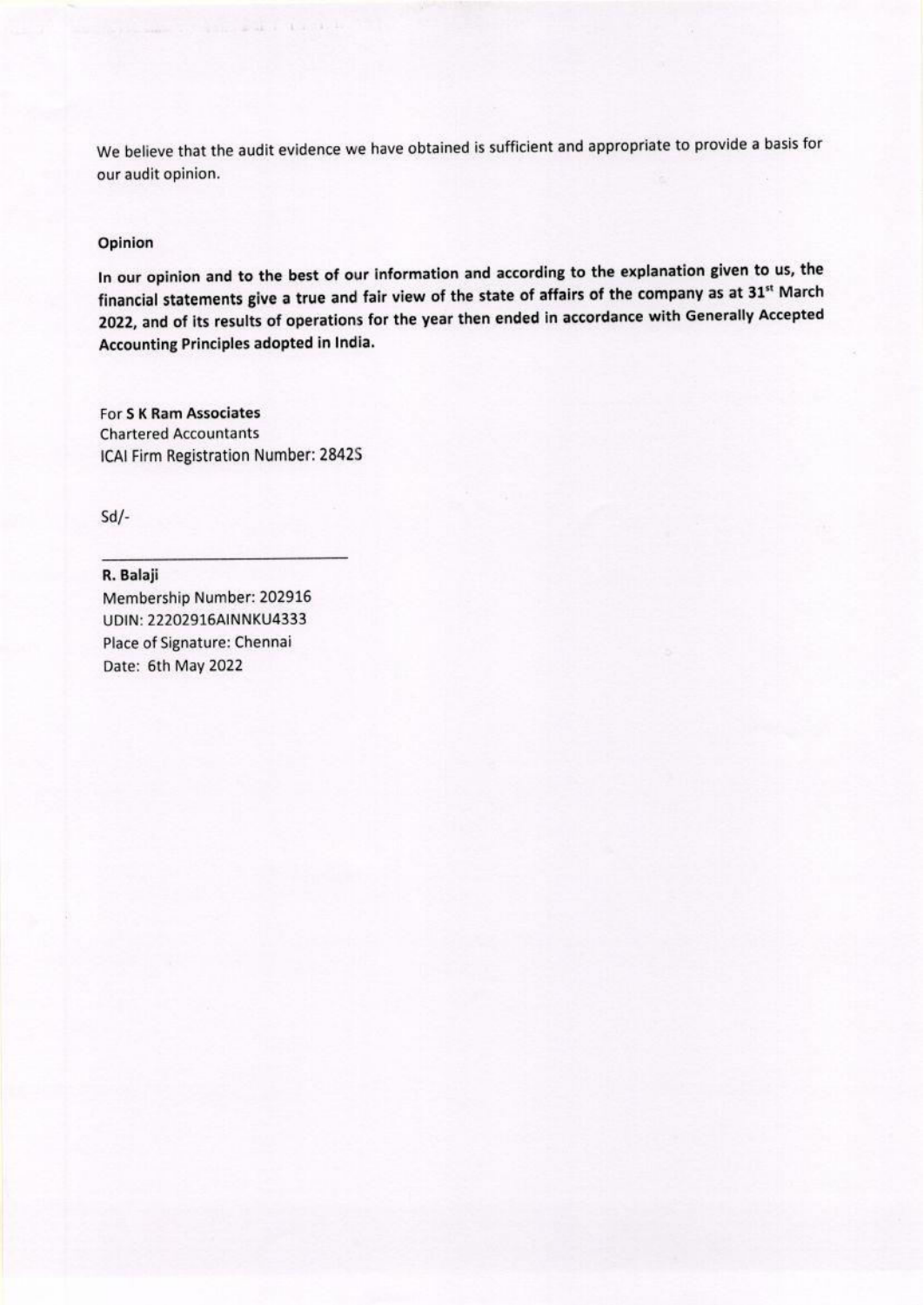#### Audited Balance sheet as at 31st Mar'22

(All amounts in JPY lakhs, unless otherwise stated)

| <b>Particulars</b>                            | <b>Notes</b> | As at Mar 31, 2022             | As at Mar 31, 2021 |
|-----------------------------------------------|--------------|--------------------------------|--------------------|
| <b>ASSETS</b>                                 |              |                                |                    |
| Non-current assets                            |              |                                |                    |
| Property, plant and equipment                 |              | 0.00                           | 0.00               |
| Financial assets                              |              |                                |                    |
|                                               |              |                                |                    |
| - Other financial assets                      | 2.1          | 0.00                           | 1.87               |
| Total                                         |              | 0.00                           | 1.87               |
| <b>Current assets</b>                         |              |                                |                    |
| Financial assets                              |              |                                |                    |
| - Cash and cash equivalents                   | 2.2          | 4.21                           | 4.21               |
| Total                                         |              | 4.21                           | 4.21               |
| <b>Assets Total</b>                           |              | 4.21                           | 6.08               |
|                                               |              |                                |                    |
| <b>EQUITY AND LIABILITIES</b>                 |              |                                |                    |
| Equity<br>Equity share capital                | 2.3          | 185.50                         | 185.50             |
| Other equity                                  |              |                                |                    |
| - Reserves and surplus                        | 2.4          | (2,078.37)                     | (1,978.79)         |
| Total                                         |              | (1,892.87)                     | (1,793.29)         |
| Liabilities                                   |              |                                |                    |
| Non-current liabilities                       |              |                                |                    |
| <b>Financial liabilities</b>                  |              |                                |                    |
| - Borrowings                                  | 2.5          | 303.82                         | 282.12             |
| Total                                         |              | 303.82                         | 282.12             |
|                                               |              |                                |                    |
| <b>Current liabilities</b>                    |              |                                |                    |
| <b>Financial liabilities</b>                  |              |                                |                    |
| - Trade payables                              | 2.6          | 704.69                         | 640.32             |
| - Other financial liabilities                 | 2.7          | 888.57                         | 876.93             |
| <b>TOTAL</b>                                  |              | 1,593.26                       | 1,517.25           |
| <b>Liabilities Total</b>                      |              | 4.21                           | 6.08               |
|                                               |              |                                |                    |
| Significant Accounting Policies & Other Notes | $\mathbf{1}$ |                                |                    |
| Notes to the Balance Sheet                    | 2            |                                |                    |
| As per our report of even date                |              |                                |                    |
|                                               |              |                                |                    |
| For S K RAM ASSOCIATES                        |              |                                |                    |
| Firm Registration No.2842S                    |              | For and on behalf of the Board |                    |
| Chartered Accountants                         |              |                                |                    |
|                                               |              |                                |                    |
| $Sd$ /-                                       | $Sd$ /-      |                                | $Sd$ /-            |
| R.Balaji                                      |              |                                |                    |
| Membership No.202916                          | Director     |                                | Director           |
| Place: Chennai India                          |              |                                |                    |

Place: Chennai, India Date : 6th May 22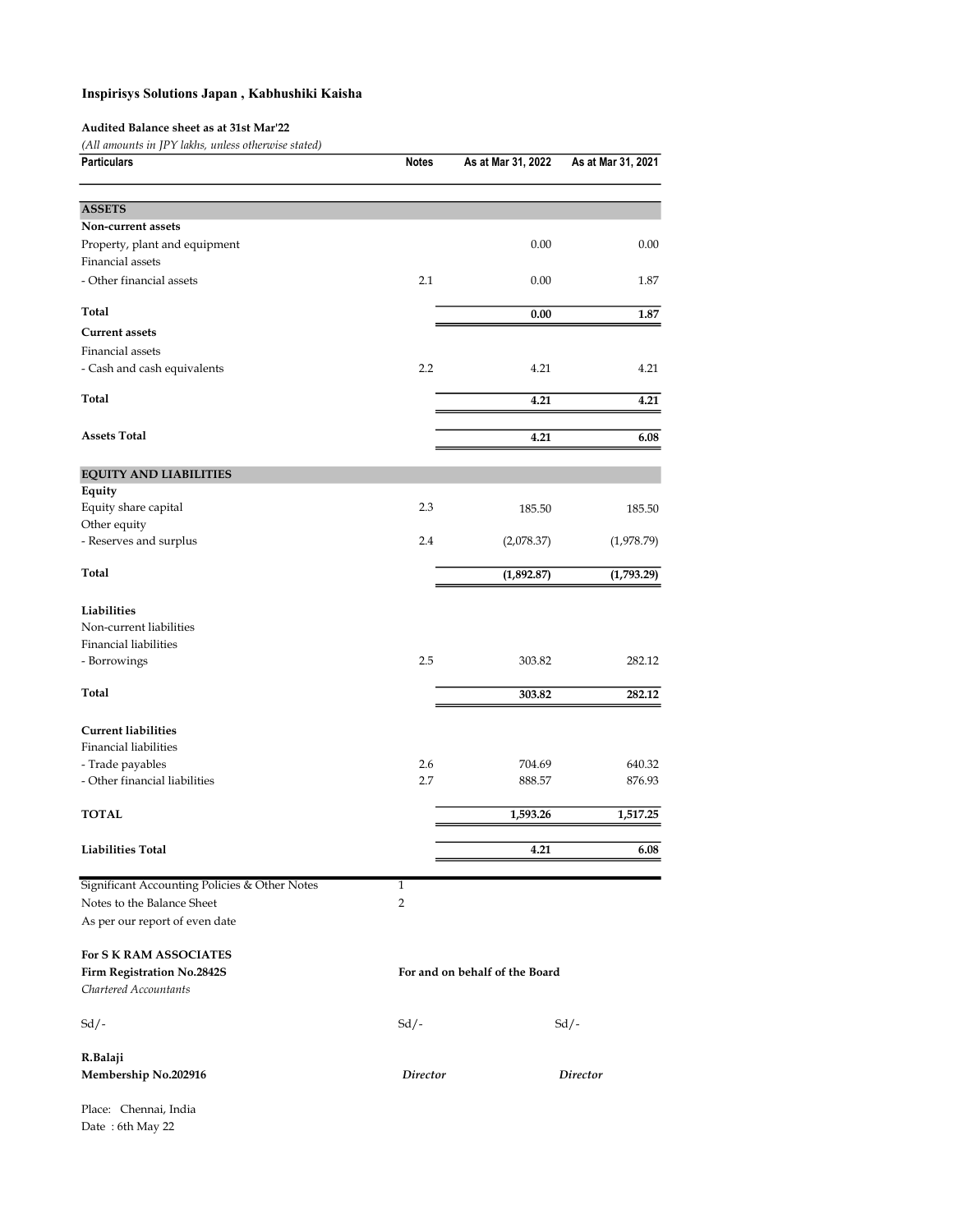## Audited Statement of Profit and loss account for Financial year ended 31st Mar 2022

| Particulars                                                                          | <b>Notes</b>    | 31 Mar 2022                    | For the year ended For the year ended 31<br>Mar 2021 |
|--------------------------------------------------------------------------------------|-----------------|--------------------------------|------------------------------------------------------|
| <b>Continuing operations</b>                                                         |                 |                                |                                                      |
| Income                                                                               |                 |                                |                                                      |
| Revenue from operations                                                              |                 |                                |                                                      |
| Other income                                                                         | 3.1             |                                | 10.86                                                |
| Total revenue (I)                                                                    |                 |                                | 10.86                                                |
| <b>Expenses</b>                                                                      |                 |                                |                                                      |
| Employee benefit expenses                                                            | 3.2             |                                | 0.11                                                 |
| Other expenses                                                                       | 3.3             | 94.00                          | 46.17                                                |
| Total (II)                                                                           |                 | 94.00                          | 46.28                                                |
| Earnings before interest, tax, depreciation and amortization<br>$(BITDA) (I) - (II)$ |                 | (94.00)                        | (35.42)                                              |
| Depreciation and amortization expense                                                |                 |                                |                                                      |
| Finance costs (Net)                                                                  | 3.4             | 5.58                           | 5.31                                                 |
| Profit/(loss) before tax                                                             |                 | (99.58)                        | (40.73)                                              |
| Profit/(loss) for the year from continuing operations                                |                 | (99.58)                        | (40.73)                                              |
| Significant Accounting Policies & Other Notes                                        | 1               |                                |                                                      |
| Notes to the Statement of Profit and Loss Account                                    | $\mathfrak{B}$  |                                |                                                      |
| As per our report of even date                                                       |                 |                                |                                                      |
| <b>For S K RAM ASSOCIATES</b>                                                        |                 |                                |                                                      |
| Firm Registration No.2842S                                                           |                 | For and on behalf of the Board |                                                      |
| Chartered Accountants                                                                |                 |                                |                                                      |
| $Sd$ /-                                                                              | $Sd$ /-         |                                | $Sd$ /-                                              |
|                                                                                      |                 |                                |                                                      |
|                                                                                      | <b>Director</b> |                                | <b>Director</b>                                      |
| R.Balaji                                                                             |                 |                                |                                                      |
| Membership No.202916                                                                 |                 |                                |                                                      |
| Place: Chennai, India                                                                |                 |                                |                                                      |
| Date: 6th May 22                                                                     |                 |                                |                                                      |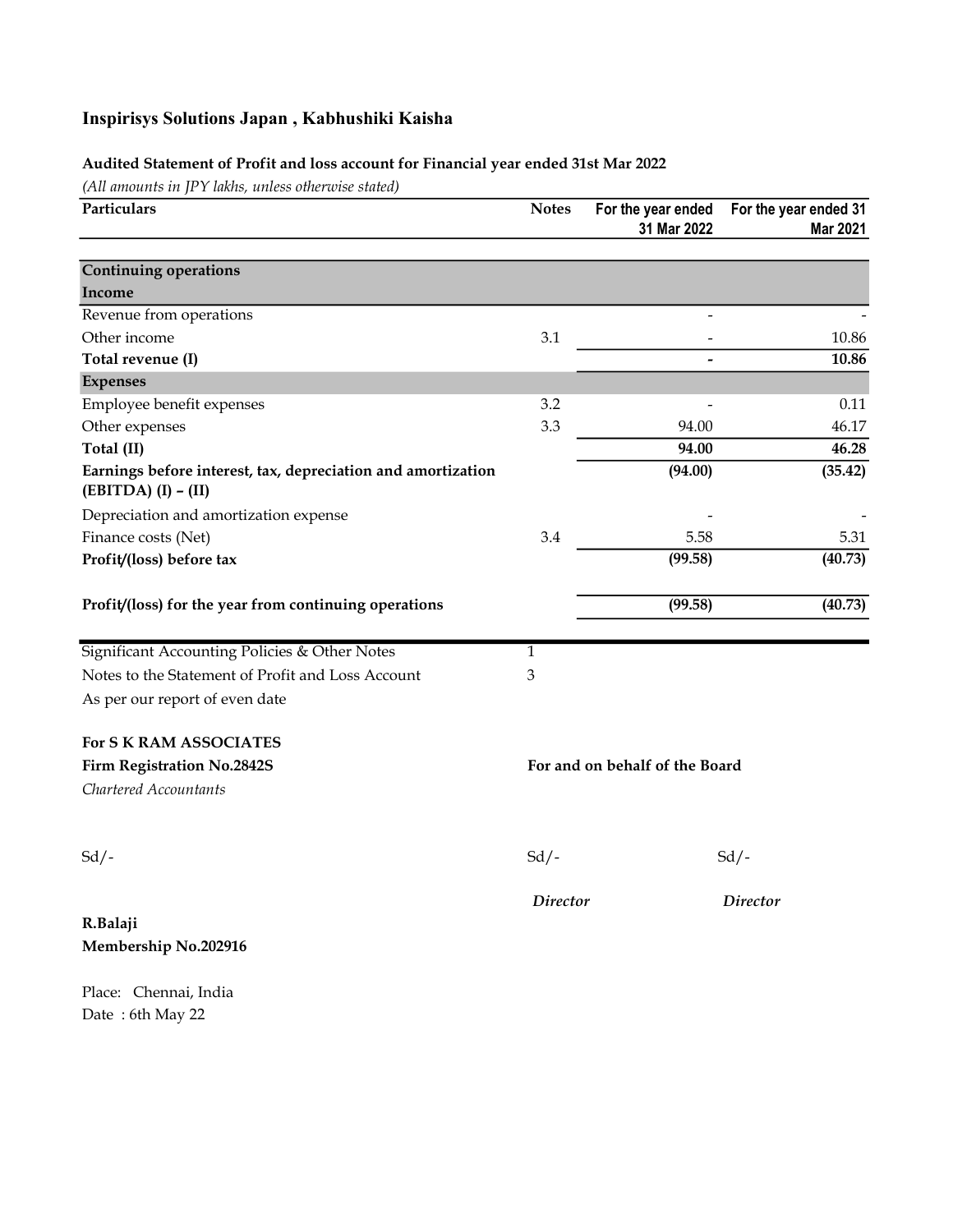#### Cash Flow Statement for the period

(All figures are in Japanese Yen in Lakhs, unless otherwise stated)

| Particulars                                              | For the year ended<br>31-03-2022 | For the year ended<br>31-03-2021 |
|----------------------------------------------------------|----------------------------------|----------------------------------|
| Cash flows from operating activities                     |                                  |                                  |
| Net profit / (loss) for the year before tax              | (99.58)                          | (40.72)                          |
| Adjustment for:                                          |                                  |                                  |
| Depreciation on fixed assets                             |                                  |                                  |
| Finance costs                                            | 5.58                             | 5.31                             |
| Operating profit / (loss) before reinvestment of capital | (94.00)                          | (35.42)                          |
| (Increase)/Decrease in Trade receivables                 |                                  | 61.40                            |
| (Increase)/Decrease in other current assets              |                                  | 8.31                             |
| (Increase)/Decrease in loans and advances                | 1.87                             | 27.15                            |
| Increase/(Decrease) in trade and other payables          | 64.37                            | 15.01                            |
| Increase/(Decrease) in other current liabilities         | 11.65                            | 645.25                           |
| Cash generated from / (used in) operations               | (16.10)                          | 721.69                           |
| Tax (paid)                                               |                                  |                                  |
| Net cash flows from operating activities                 | (16.10)                          | 721.69                           |
| Cash flows from investing activities:                    |                                  |                                  |
| Acquisition of non current assets & CWIP                 |                                  |                                  |
| Net cash flows from/ (used in) investing activities      |                                  |                                  |
| Cash flows from financing activities:                    |                                  |                                  |
| Finance costs                                            | (5.58)                           | (5.31)                           |
| Loan Received                                            | 21.69                            | (726.42)                         |
| Net cash flows from/ (used in) financing activities      | 16.11                            | (731.73)                         |
| Net Increase/(decrease) in cash & cash equivalents       | 0.00                             | (10.03)                          |
| Cash & cash equivalents at the beginning of the year     | 4.21                             | 14.23                            |
| Cash & Cash equivalents at end of the year               | 4.21                             | 4.21                             |

As per our report of even date

## For S K RAM ASSOCIATES Firm Registration No.2842S For and on behalf of the Board

Date : 6th May 22

| Chartered Accountants            |          |                 |
|----------------------------------|----------|-----------------|
| $Sd$ /-                          | $Sd$ /-  | $Sd$ /-         |
| R.Balaji<br>Membership No.202916 | Director | <i>Director</i> |
| Place: Chennai, India            |          |                 |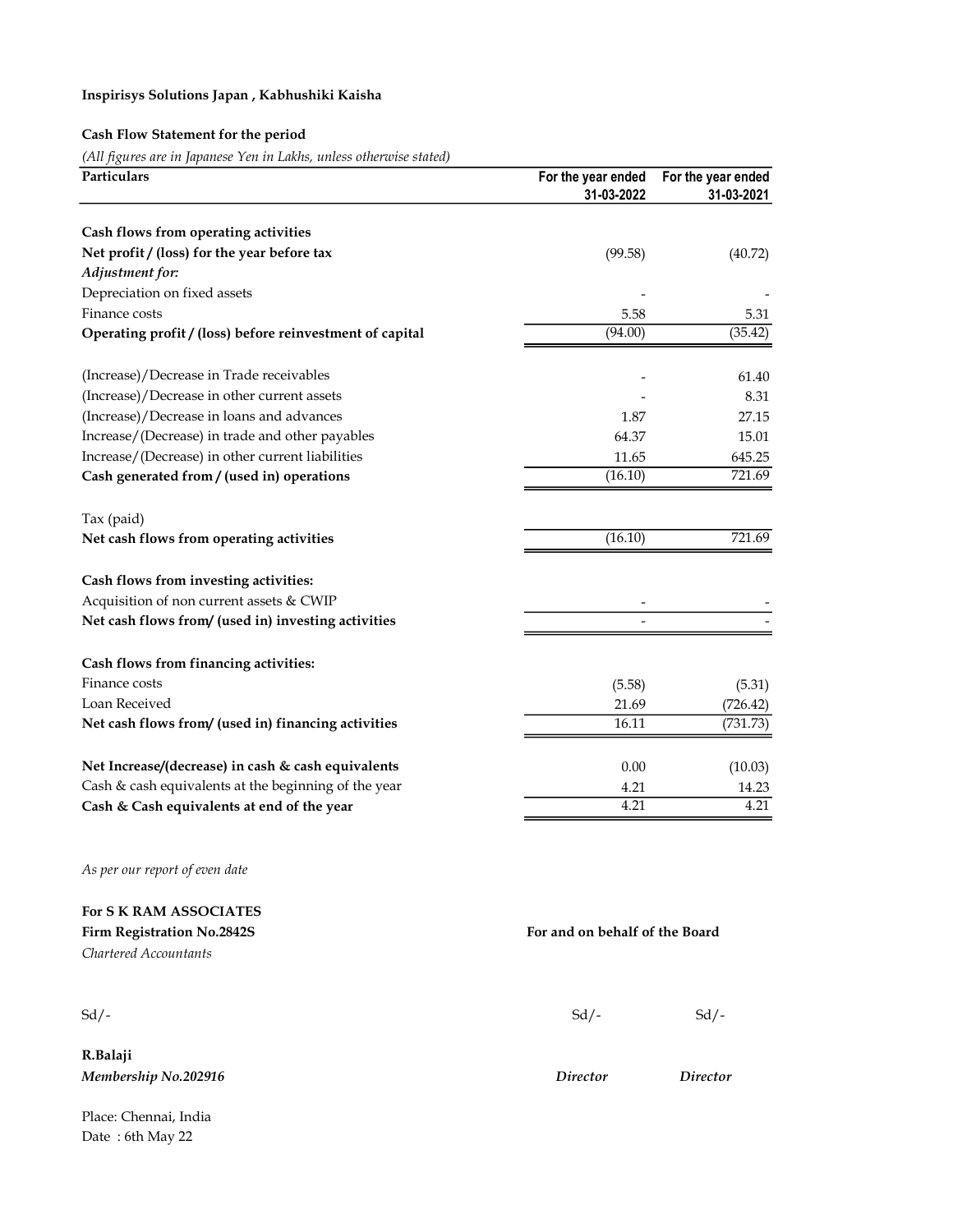### 2. Notes to the balance sheet for Financial year ended 31st Mar 2022

| $\mu$ in announce in order rando, annous otherwise stated<br><b>Particulars</b> | As at Mar 31, 2022 | As at Mar 31, 2021 |
|---------------------------------------------------------------------------------|--------------------|--------------------|
| <b>Assets</b>                                                                   |                    |                    |
| 2.1 Other financial assets                                                      |                    |                    |
| <b>Non Current</b>                                                              |                    |                    |
| Rental deposit                                                                  | 0.00               | 0.00               |
| Other loans and advances                                                        | 0.00               | 1.87               |
|                                                                                 | 0.00               | 1.87               |
| Less: Provision for Doubtful                                                    |                    |                    |
| <b>Total</b>                                                                    | $\blacksquare$     | 1.87               |
| 2.2 Cash and bank balances                                                      |                    |                    |
| Cash and cash equivalents                                                       |                    |                    |
| Cash on hand                                                                    | 0.00               | 0.00               |
| Balances with banks - current accounts                                          | 4.21               | 4.21               |
| <b>Total</b>                                                                    | 4.21               | 4.21               |
| 2.3 Share capital                                                               |                    |                    |
| Issued, Subscribed & Paid up                                                    |                    |                    |
| 371 (March 31,2018:371) equity shares of JPY 50,000 each                        | 185.50             | 185.50             |
| 2.4 Other Equity                                                                |                    |                    |
| <b>Currency transalation Reserve</b>                                            |                    |                    |
| Balance as at the beginning of the year                                         |                    |                    |
| Add: Reserve Credited during the year                                           |                    |                    |
| Add: Reserve Utilised during the year                                           |                    |                    |
| Balance as at the end of the year                                               |                    |                    |
| Securities premium reserve                                                      | 79.05              | 79.05              |
| <b>General reserve</b>                                                          |                    |                    |
| Retained earnings                                                               | $-2057.85$         | $-2017.12$         |
| Profit /(Loss) For The Year                                                     | $-99.58$           | $-40.72$           |
| Balance as at the end of the year                                               | (2, 157.42)        | (2,057.85)         |
| <b>Total</b>                                                                    | (2,078.37)         | (1,978.79)         |
| 2.5 Borrowings                                                                  |                    |                    |
| Non-current                                                                     |                    |                    |
| <b>Unsecured</b>                                                                |                    |                    |
| Loans and advances from related parties                                         | 1177.47            | 282.12             |
| Less: Current maturities of long-term borrowings                                | $-873.65$          |                    |
| Total                                                                           | 303.82             | 282.12             |
| 2.6 Trade payables                                                              |                    |                    |
| Dues other than MSMED                                                           | 704.69             | 640.32             |
| <b>Total</b>                                                                    | 704.69             | 640.32             |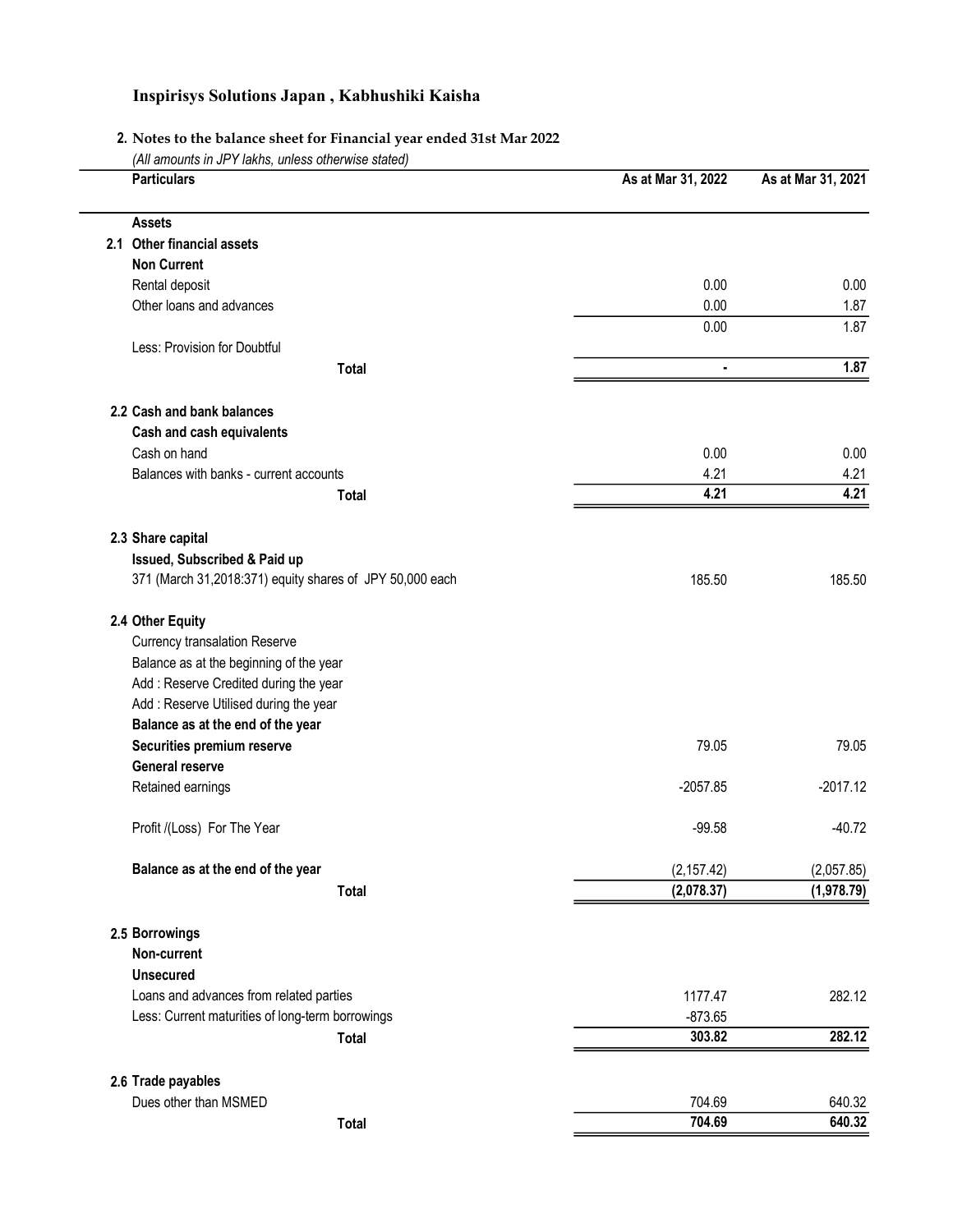### 2. Notes to the balance sheet for Financial year ended 31st Mar 2022

| <b>Particulars</b>                              | As at Mar 31, 2022 | As at Mar 31, 2021 |
|-------------------------------------------------|--------------------|--------------------|
| 2.7 Other financial liabilities                 |                    |                    |
| Current maturities of finance lease obligations | 873.65             | 862.00             |
| Employee related payables                       | 14.93              | 14.93              |
| Other accrued liabilities                       | 0.00               | 0.00               |
| <b>Total</b>                                    | 888.57             | 876.93             |
| 2.11 Other current liabilities                  |                    |                    |
| <b>Others</b>                                   | 0                  | $\mathbf{0}$       |
| Statutory dues payable                          |                    |                    |
| Total                                           |                    |                    |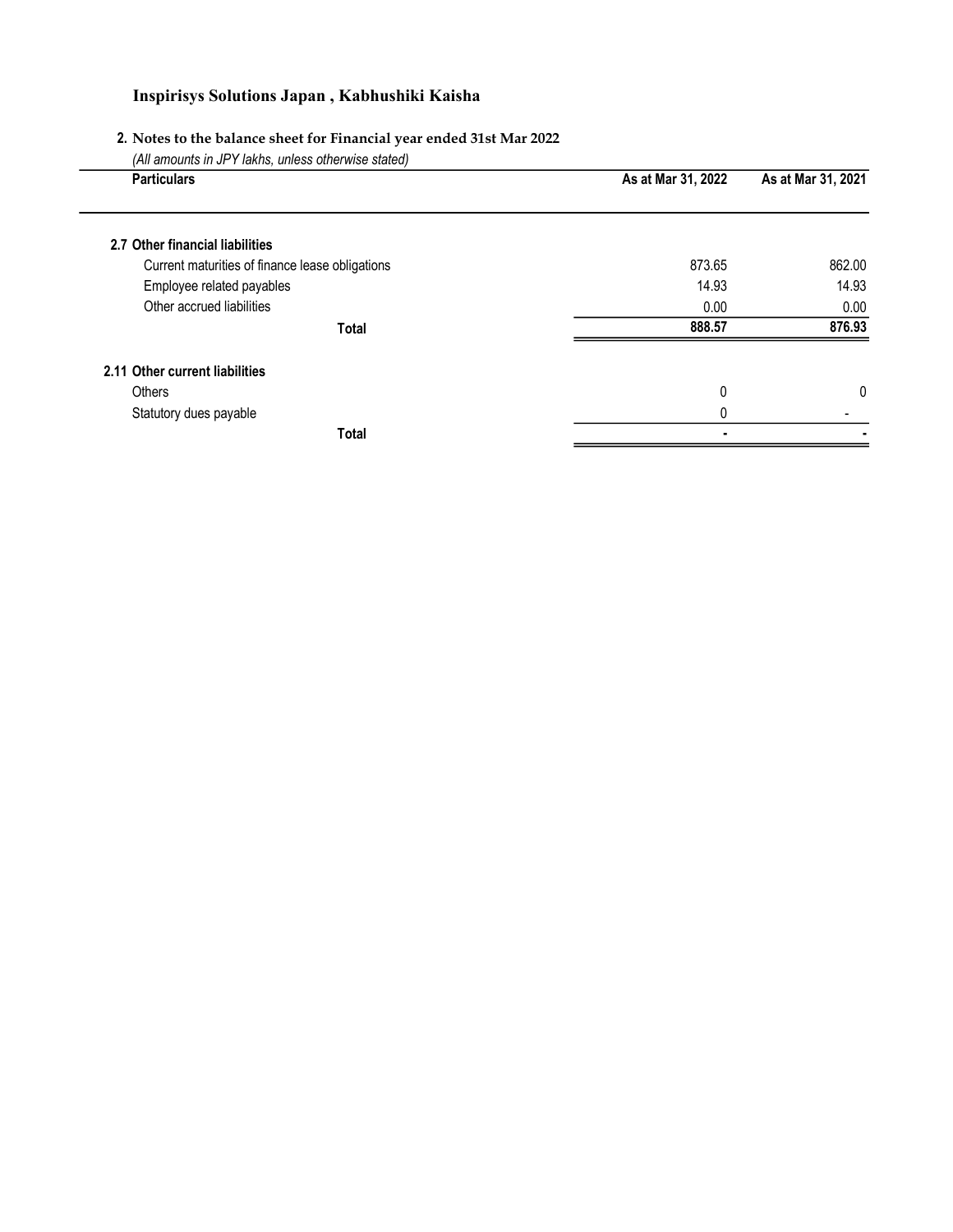## 3. Notes to the Statement of Profit and Loss account for Financial year ended 31st Mar 2022

| n mnomno m ji i mmo, mnose omorano emnon<br>Particulars | For the year ended 31<br><b>Mar 2022</b> | For the year ended 31<br>Mar 2021 |
|---------------------------------------------------------|------------------------------------------|-----------------------------------|
| 3.1 Other income                                        |                                          |                                   |
| Other non-operating income                              |                                          | 10.86                             |
| Total                                                   |                                          | 10.86                             |
| 3.2 Employee benefits expense                           |                                          |                                   |
| Salaries, wages and bonus                               |                                          |                                   |
| Contribution to provident and other funds               |                                          | 0.11                              |
| Staff welfare expenses                                  |                                          |                                   |
| Total                                                   |                                          | 0.11                              |
| 3.3 Other expenses                                      |                                          |                                   |
| Rent                                                    |                                          | 8.17                              |
| Power and fuel                                          |                                          | 0.08                              |
| Insurance                                               |                                          | 0.02                              |
| Communication costs                                     |                                          | 0.56                              |
| Legal and professional fees                             |                                          | 3.21                              |
| Advertising and sales promotion                         |                                          |                                   |
| Exchange differences (net)                              | 92.13                                    | 21.45                             |
| Bad debts written off                                   | 1.87                                     |                                   |
| Miscellaneous expenses                                  |                                          | 12.68                             |
| Total                                                   | 94.00                                    | 46.17                             |
| 3.4 Finance costs                                       |                                          |                                   |
| Bank charges & Commission                               | 5.58                                     | 5.31                              |
| Total                                                   | 5.58                                     | 5.31                              |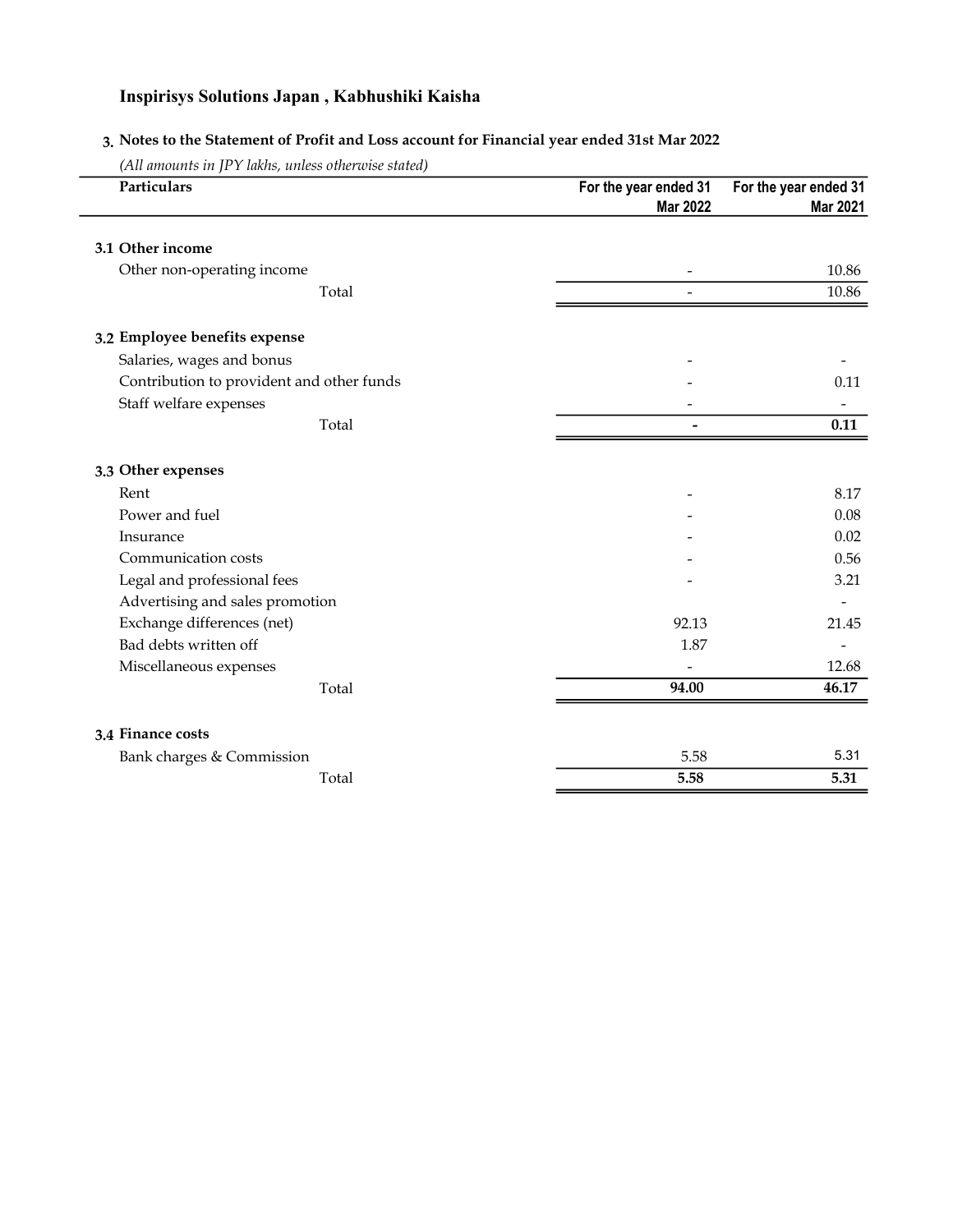#### 1. Other Notes forming part of Financial Statements for the Year Ended March 31, 2022

(All figures are in Japanese Yen lakhs, unless otherwise stated)

#### 1.1. Legal status and business activity:

Inspirisys Solutions KABUSHIKI KAISHA, a company incorporated under the laws of JAPAN in Tokyo. The company was acquired as a wholly owned subsidiary by Inspirisys Solutions Limited, effective January 01, 2008. The company is primarily engaged in rendering software services.

#### 1.2. Tangible Assets:

a) Cost: The tangible assets represent Computers & Peripherals and stated at cost. Cost includes all expenses directly

#### 1.3. Changes in equity:

| <b>Particulars</b>                             | <b>Issued Capital/</b><br>Share application<br>Money | Accumulated<br>Profit/(loss) | Total   |
|------------------------------------------------|------------------------------------------------------|------------------------------|---------|
| Balance as on March 31, 2021                   | 265                                                  | (2,058)                      | (1,793) |
| Profit/(Loss) for the year ending Mar 31, 2022 |                                                      | (100)                        | (100)   |
| Balance as on March 31, 2022                   | 265                                                  | (2,157)                      | (1,893) |

#### 1.4. REVENUE RECOGNITION:

Revenue is generally accounted for on accrual basis and is recognized as follows:

a) Services: Revenue is recognized over the period in which the service is provided.

b) Software services:

Revenue on time-and-material contracts are recognized as the related services are performed and revenue from the end of the last billing to the Balance Sheet date is recognized as unbilled revenues.

Revenue from fixed-price and fixed-timeframe contracts, where there is no uncertainty as to measurement or collectability of consideration, is recognized based upon the percentage of completion method. When there is uncertainty as to measurement or ultimate collectability revenue recognition is postponed until such uncertainty is resolved. Provision for estimated losses, if any, on uncompleted contracts are recorded in the period in which such losses become probable based on the current estimates.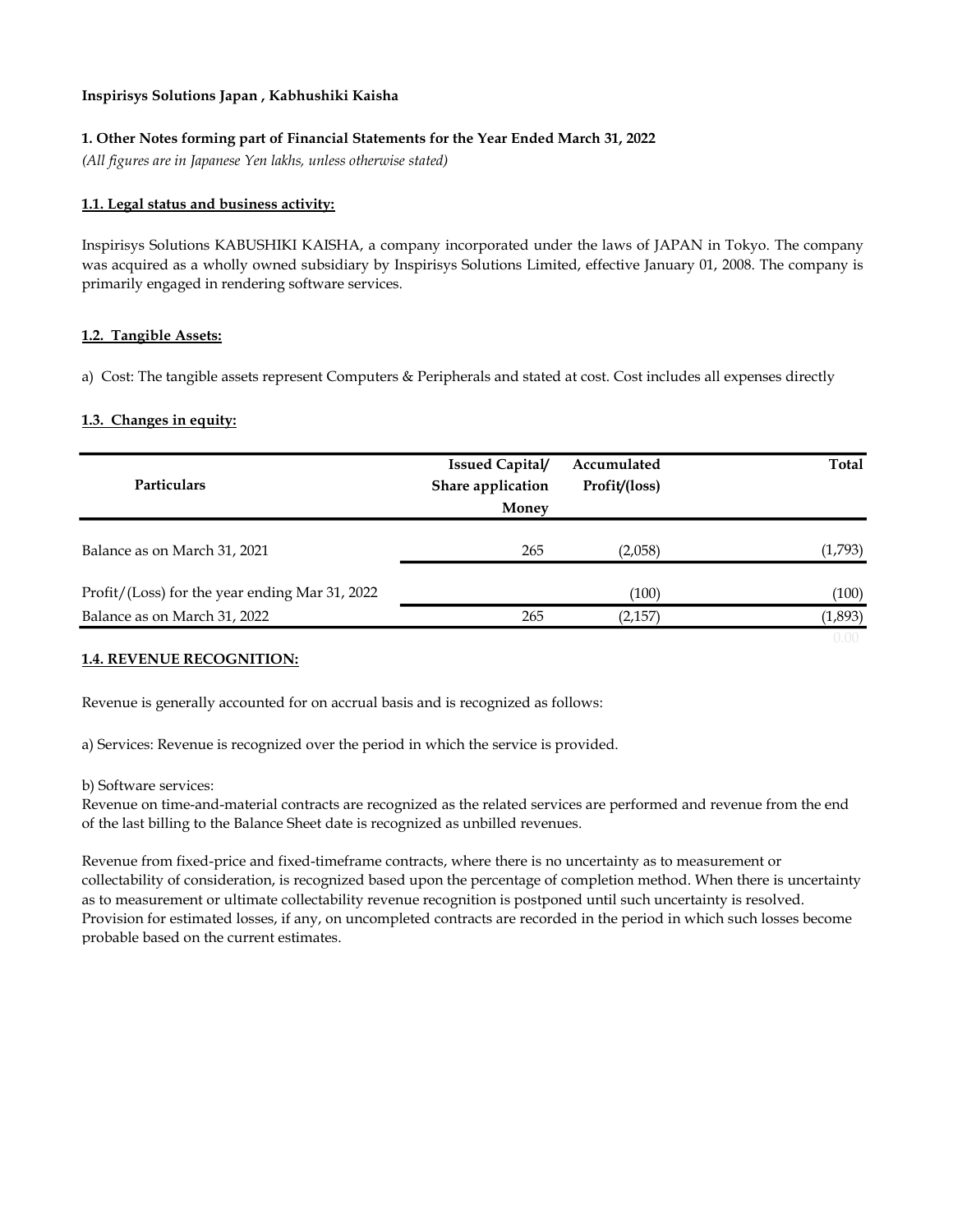#### 1.5. RELATED PARTIES TRANSACTION

Inspirisys Solutions Limited Holding company CAC Holdings Corporation Japan Ultimate Holding company Inspirisys Solutions North America Inc Fellow Subsidiary Network Programs USA INC. USA Fellow Subsidiary CAC Corporation , Japan **Affiliate Company** Affiliate Company

#### KEY MANAGERIAL PERSONNEL:

Shri. Malcolm F. Mehta Director Shri. Milind Kalurkar Director

#### Name of the Party **Nature of Relationship** Nature of Relationship

#### 1.6. RELATED PARTY INTEREST IN CONTRACTS:

The key persons of the company are neither directly nor indirectly interested in any contract with the company.

#### 1.7. The transactions with its related parties are as follows :

| Particulars | Ultimate<br>Holding      | Fellow     |
|-------------|--------------------------|------------|
|             | Company                  | Subsidiary |
| Purchases   | $\overline{\phantom{a}}$ |            |
| Sales       |                          |            |
| Receivables |                          |            |
| Payables    | 873.65                   | 869.15     |
|             | (868.06)                 | (869.14)   |

Note: Item under parenthesis represent previous year figures

#### 1.8. Capital Commitments:

The Company has no capital commitments, which would require disclosure as at March 31, 2022

#### 1.9. Contingent Liabilities:

There are no contingent liabilities as at the balance sheet date, which would require provision or disclosure.